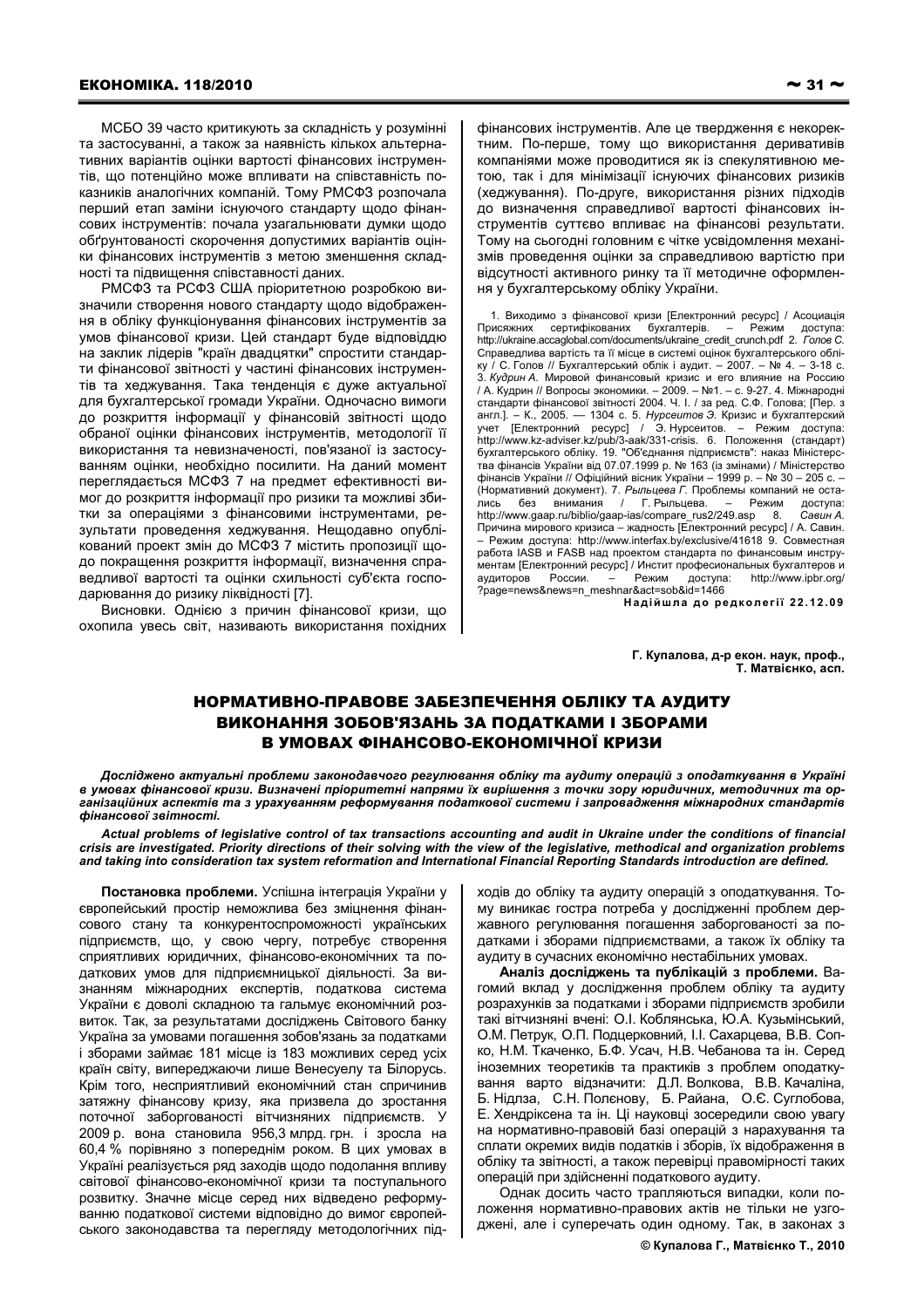питань оподаткування (Закон України "Про систему оподаткування" та пакет законів, що регулюють окремі види податків і зборів) вказано порядок визнання, оцінки та списання зобов'язань за податками і зборами з балансу підприємств, а роз'яснювальні листи Державної податкової служби України, вносять доповнення до них. Останні не завжди узгоджені з нормами закону, що ускладнює відображення таких операцій у бухгалтерському обліку та фінансовій звітності. При проведенні аудиту операцій з оподаткування аудитори та аудиторські фірми керуються Міжнародними стандартами аудиту. Тим часом, не розроблені методичні вказівки щодо застосування вищевказаних стандартів. Це призводить до викривлення інформації в аудиторських висновках та неефективності податкового аудиту. Крім того, потребує удосконалення програмне забезпечення такого виду аудиту. Ці та інші питання потребують подальшого вивчення і вирішення.

Метою статті є удосконалення теоретико-методологічних та практичних аспектів бухгалтерського обліку та аудиту зобов'язань за податками і зборами з метою забезпечення їх прозорості та об'єктивності в умовах фінансово-економічної кризи в Україні. Для досягнення цієї мети визначені такі завдання:

> виявлення слабких сторін та недоліків діючого нормативно-правового регулювання виконання зобов'язань за податками і зборами;

> дослідження методичних та організаційнопрактичних аспектів обліку та аудиту операцій з оподаткування на підприємствах з різним фінансовим станом;

> визначення концептуальних засад реформування обліку та аудиту зобов'язань відповідно до вимог законодавства Європейського Союзу та Міжнародних стандартів фінансової звітності.

Викладення основного матеріалу. Подолання наслідків затяжної світової фінансової кризи можливо за умови перегляду існуючих концептуальних підходів щодо державного регулювання економіки та формування ефективної податкової політики для створення сприятливого конкурентного середовища вітчизняним підприємствам. Результати дослідження нормативно-правових актів та юридичної, економічної наукової літератури з проблем оподаткування підприємств показали, що нині існує кілька основних типів проблем, які виникають у вітчизняних підприємств при виконанні зобов'язань за податками і зборами. Їх можна умовно об'єднати у три типи: юридичні, методичні та організаційно-практичні (рис. 1).



Рис. 1. Основні проблеми обліку та аудиту виконання зобов'язань за податками і зборами\*

\* Розроблено Т. Матвієнко

Розглянемо детальніше вищевказані проблеми. Проблеми юридичного характеру пов'язані з наявністю спірних питань у нормативно-правових актах, які неузгоджені та суперечать між собою. Зокрема, існують відмінності при визначенні поняття та умов появи зобов'язань підприємств. Так, у Господарському та Цивільному кодексах України зобов'язання розглядаються як правовідносини між суб'єктами господарювання. На відміну від кодексів, у Законі України "Про бухгалтерський облік та фінансову звітність в Україні" та Положеннях (стандартах) бухгалтерського обліку (зокрема, П(С)БО 2 "Баланс" та П(С)БО 11 "Зобов'язання") під зобов'язаннями розуміється заборгованість суб'єкта господарювання. Вітчизняні підприємства при здійсненні своєї господарської діяльності визнають зобов'язання, керуючись нормами останніх двох нормативних актів, хоча, у цьому випадку порушується принцип верховенства права, визначений ст. 8 Конституції України [1, ст. 8].

У юридичній практиці є також випадки, коли немає однакових трактувань не тільки в нормах законодавчих документів, що належать до різних рівнів законодавчого регулювання, але і в положеннях документів однакових за юридичною силою. Зокрема, в основному законі з формування та проведення податкової політики України - Законі України "Про систему оподаткування" зазначено: "ставки, механізм справляння податків і зборів (обов'язкових платежів), за винятком особливих видів мита та збору у вигляді цільової надбавки до діючого тарифу на електричну та теплову енергію, збору у вигляді цільової надбавки до затвердженого тарифу на природний газ для споживачів усіх форм власності, і пільги щодо оподаткування не можуть встановлюватися або змінюватися іншими законами України, крім законів про оподаткування" [10, ст. 1].

Крім того, ст. 7 вказаного Закону визначає, що: "зміна податкових ставок і механізм справляння податків і зборів (обов'язкових платежів) не можуть запроваджуватися Законом України про Державний бюджет України на відповідний рік". Незважаючи на це, останніми роками в Україні дедалі частіше мають місце випадки зміни розміру податків та зборів шляхом внесення відповідних положень до Державного бюджету. Зокрема, Законом України "Про Державний бюджет на 2009 рік" визначено зміни до податкового законодавства, зокрема щодо розміру збору на обов'язкове державне пенсійне страхування та збору за спеціальне використання лісових ресурсів, а у Законі України "Про державний бюджет на 2008 рік" передбачалися зміни до Митного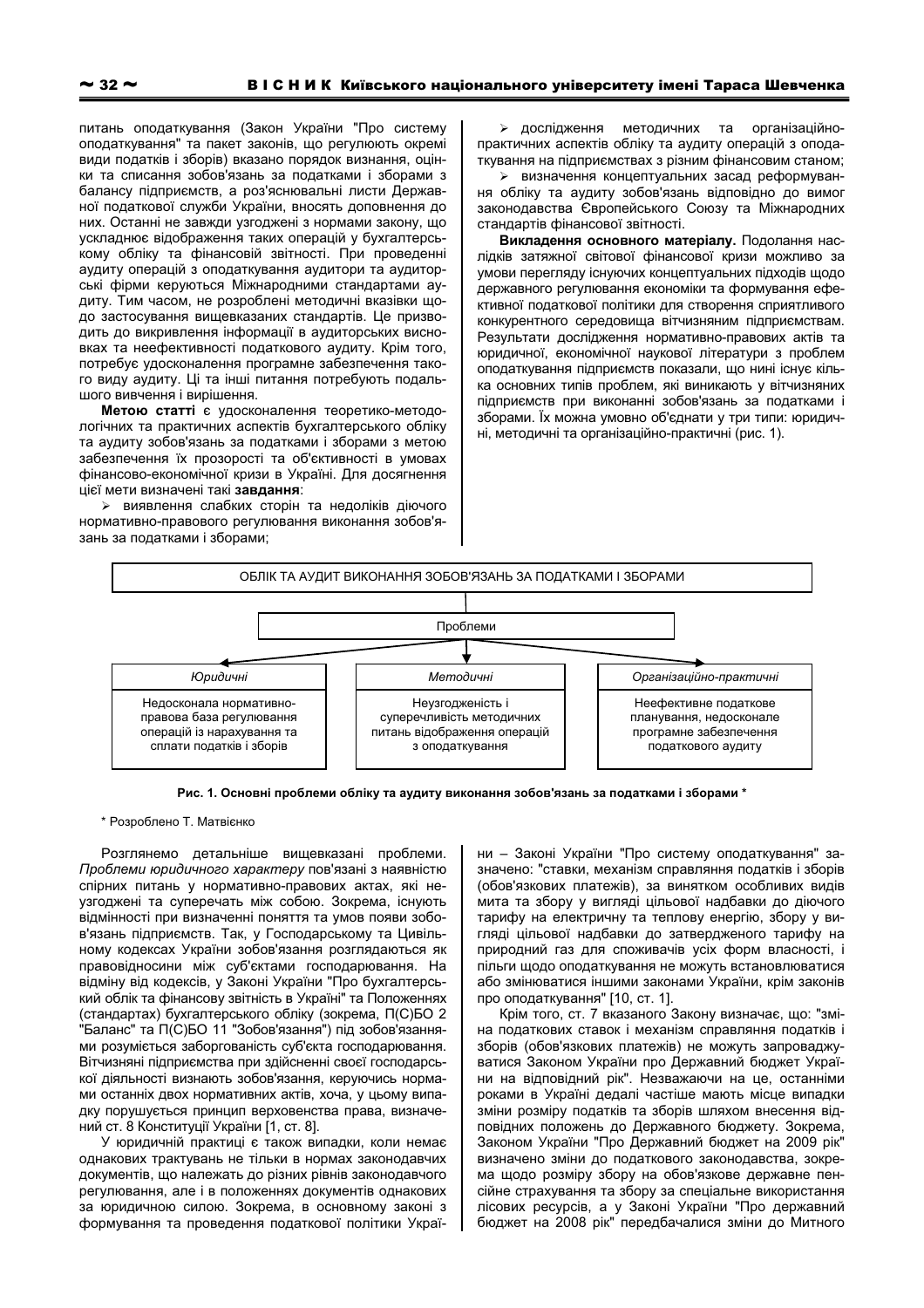кодексу України та інших податкових законів. Тому вважаємо необхідним внести зміни та доповнення до законодавчих актів з метою їх узгодження, що сприятиме полегшенню облікового процесу на підприємствах.

Існує також невідповідність між положеннями Конституції України, законами та іншими нормативноправовими актами в частині принципів функціонування податкової системи, підходів до визначення видів податків та зборів, а також баз їх розрахунку. Це група проблем методичного характеру. Так, у Конституції України зазначено, що виключно законами визначаються система оподаткування, розміри ставок та правила розрахунку податків та зборів [1, ст. 92]. На практиці ці та інші питання з проблем оподаткування здебільшого вирішуються роз'яснювальними листами Державної податкової адміністрації України, Державної митної служби України та іншими нормативно-правовими документами. Зокрема, податкові органи видають роз'яснювальні листи щодо методики визнання, оцінки та погашення зобов'язань підприємств та їх окремих видів. Це ускладнює процеси їх відображення в обліку і звітності, а також проведення аудиторської перевірки операцій з оподаткування, оскільки окремі методичні положення є суперечливими. При виникненні таких проблем необхідно керуватися тим законодавчим актом, що має найбільшу юридичну силу в системі законодавства України.

В умовах адаптації нормативно-правової бази України до законодавства Європейського Союзу виникає також багато проблем організаційно-практичного характеру, зокрема, щодо зміни підходів до формування облікової політики та організації роботи бухгалтерської служби на підприємстві. Крім того, методика обліку зобов'язань підприємств за податками і зборами досить складна. Багато викривлень інформації спостерігається в процесі відображення в обліку та звітності податкових і відстрочених податкових зобов'язань. Нині для проведення податкового аудиту немає спеціального програмного забезпечення, яке б дозволяло здійснювати повторну обробку операцій із заборгованістю за податками і зборами у системі обліку, вводити в облікову систему неадекватну інформацію щодо такої заборгованості, стежити, як комп'ютерна програма відхиляє дані та використовувати вибірку об'єктів в аудиті за якісною ознакою для вивчення податкової документації.

Отже, для вирішення юридичних, методичних та організаційно-практичних проблем необхідно, перш за все, сформувати структуру законодавчого регулювання операцій з оподаткування, їх відображення в бухгалтерському обліку, фінансовій звітності та аудиті. Ієрархія законодавства України, з точки зору правової науки, виглядає таким чином: Конституція, кодекси, закони Верховної Ради України, укази Президента України, постанови Кабінету міністрів України, нормативні акти міністерств і відомств, місцевих органів влади та ін. [5, с. 255]. На основі наведеної вище ієрархії можна сформувати багаторівневу систему нормативно-правового регулювання обліку та аудиту зобов'язань за податками і зборами. Вона побудована за принципом верховенства права, визначеного основним конституційним законом України. Дотримання такого принципу є дуже важливою та необхідною умовою при здійсненні гармонізації нормативно-правової бази України із законодавством Європейського Союзу (рис. 2).





\* Розроблено Т. Матвієнко на основі [5, с. 255]

Найбільшу юридичну силу мають Господарський та Цивільний кодекси України, що належать до найвищого рівня системи. В них визначено поняття та основні види зобов'язань. Тим часом, у цих кодексах містяться різні підходи до визначення складових зобов'язань, а також охарактеризовано їх лише як категорію права, що ускладнює їх визнання при здійсненні господарської діяльності підприємствами. Тому необхідно керуватися спеціальними податковими законами, що створені для нормативно-правового регулювання заборгованості за податками і зборами з урахуванням їх видів, умов виникнення та погашення, відображення зобов'язань в бухгалтерському обліку та у фінансовій звітнос-

ті, а також правомірності здійснених операцій при проведенні податкового аудиту.

Вищий рівень ієрархії становлять Закони України "Про бухгалтерський облік та фінансову звітність в Україні" та "Про аудиторську діяльність". Вони визначають основні методологічні засади бухгалтерського обліку та аудиту усіх господарських операцій вітчизняних підприємств та операцій з оподаткування зокрема. Законом України "Про систему оподаткування" визначено основні принципи функціонування податкової системи та види податків і зборів, що стягуються з фізичних та юридичних осіб на території України. До цього рівня належать також нормативно-правові акти, що регулюють окремі види податків і зборів, умови їх нараху